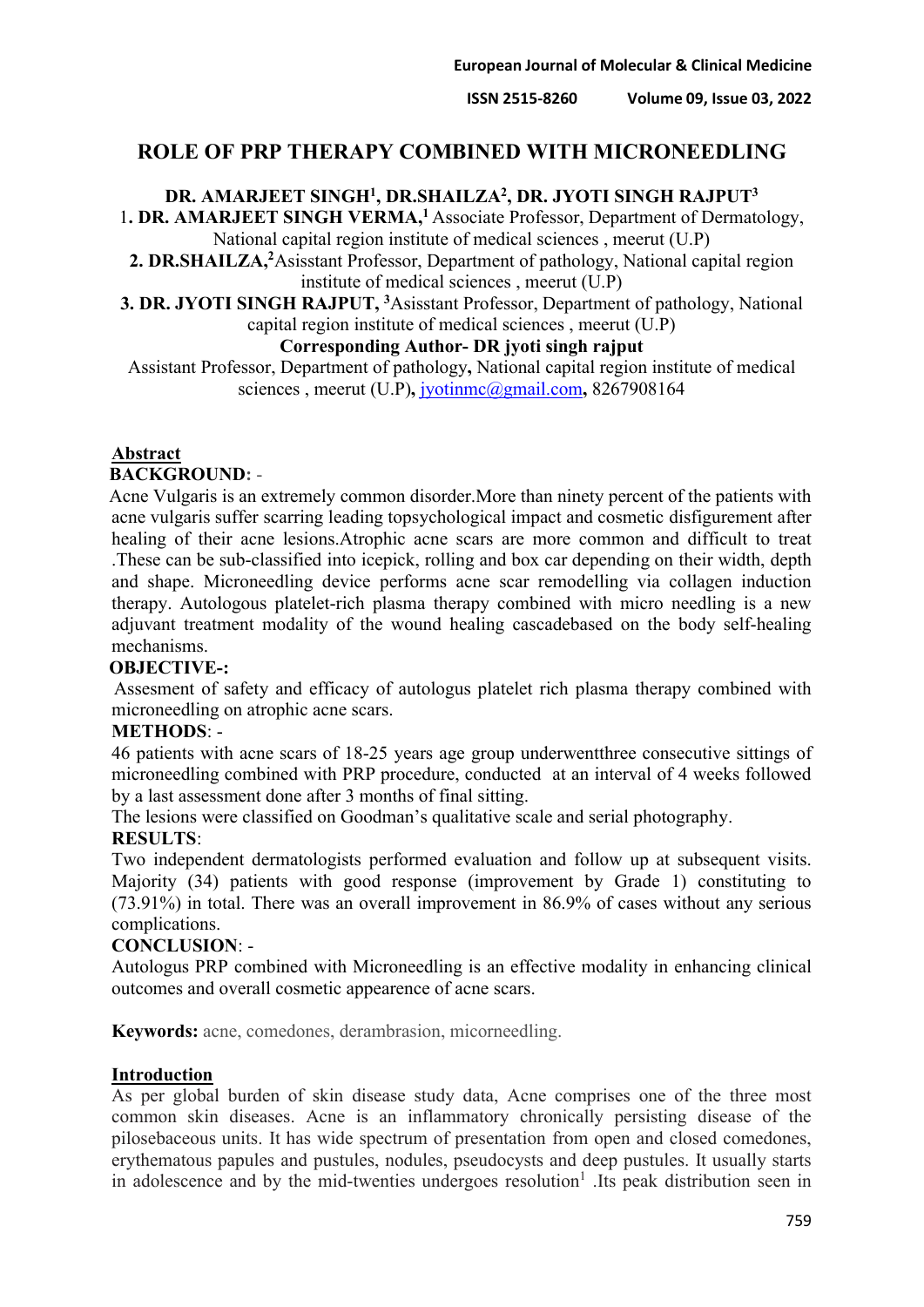prevalence and severity between 14- 17 years aged females, when 40% are affected, and between 16 and 19 years in males, when  $35%$  are affected  $2$ .

Resolution seems to occur in two ways, either as resolution of individual lesions or resolution of the disease as a whole. Post inflammatory skin pigmentation and scarring are common residuals. It has been observed in a clinical trial that some degree of scarring is observed in as many as ninety five percent of acne patients . It has been shown that individual sebaceous glands function at different rates in all Acne patients<sup>3</sup>. Resolution may be achieved with specific changes in these Acne-prone hypersecretory glands related to cytokine activity in glands<sup>4</sup>.

The Acne scars are classified broadly as macular, atrophic, hypertrophic or keloidal scars. Further atrophic Acne scar divided into; Ice pick, Rolling and box scars<sup>8</sup>. Atrophic Acne scars seem to occur more commonly in population than keloidal and hypertrophic scars with a ratio 3: 1. The ice pick type constituted (60%–70% ) of total scars, the box scar (20%–30%), and rolling scars  $(15\% - 25\%)$  as seenin one clinical trial<sup>2</sup>. Injury due to the skin inflammation initiates a cascade of wound healing events<sup>9</sup>.

The importance of reducing the duration and intensity of the inflammation lies in stressing on the importance of the Acne treatment. A number of treatments modalities are available to reduce the overall visibility/appearance of scars.

Micro needling represents as one of the important existing treatment modalities for Acne scars, stretch marks, wrinkles, and facial rejuvenation. It is a rolling device which is embedded with multiple small needles which is used in procedure. The device is rolled multiple times on desired site; for required depth causing micro injury to dermis<sup>10</sup>.

The phase one inflammation starts immediately after the procedure followed by fibroblasts invasion. The wound closure function of fibroblasts is performed by migration to the point of invasion for wound healing. It also leads to stimulation of endothelial cells which causes neoangiogenesis. The natural tissue remodeling further continues for 8 weeks to 1 year<sup>11,12</sup>. Atrophic acne scars<sup>13,14,15</sup> can be effectively managed by Micro needling. The technique of Micro needling is easy, cost effective, and associated with fewer side effects and short downtime period.

Autologous platelet-rich plasma (PRP) therapy is one of the latest upcoming techniques in the field of dermatology. It was originally started and used as an autologous transfusion component after an open-heart operation to avoid homologous blood product transfusion  $16$ .

The optimal PRP platelet concentration after having 300-700%<sup>17</sup> enrichment should be more than 10 lakhs platelets/μl.It contains high concentrations of platelet derived growth factors.

Higher amounts of platelet derived growth factors present in concentrate can make it suitable to use in several other therapeutic indications such as treatment of androgenic alopecia, Acne scars, hair transplantation graft survival, skin rejuvenation, better wound healing, face lifting and several other cosmetic procedures<sup>18-21</sup>.

Platelets on activation can release several growth factors and cytokines like platelet-derived growth factors (PDGF), transforming growth factors (TGF), vascular endothelial growth factor (VEGF), Insulin-like growth factor (IGF), epidermal growth factor (EGF), and interleukin (IL)-1. Fibroblasts are the cells that are activated by  $TGF-beta^{22}$ .

# **MATERIALS AND METHODS**

The present study was carried out in the Department of Dermatology, Venereology and Leprosy, Saraswathi Institute of Medical Sciences, Hapur. In this prospective, time-bound study, 50 patients diagnosed with atrophic acne scars were included from October 2017 to February 2019. Prior approval was taken from medical ethical and scientific committee of the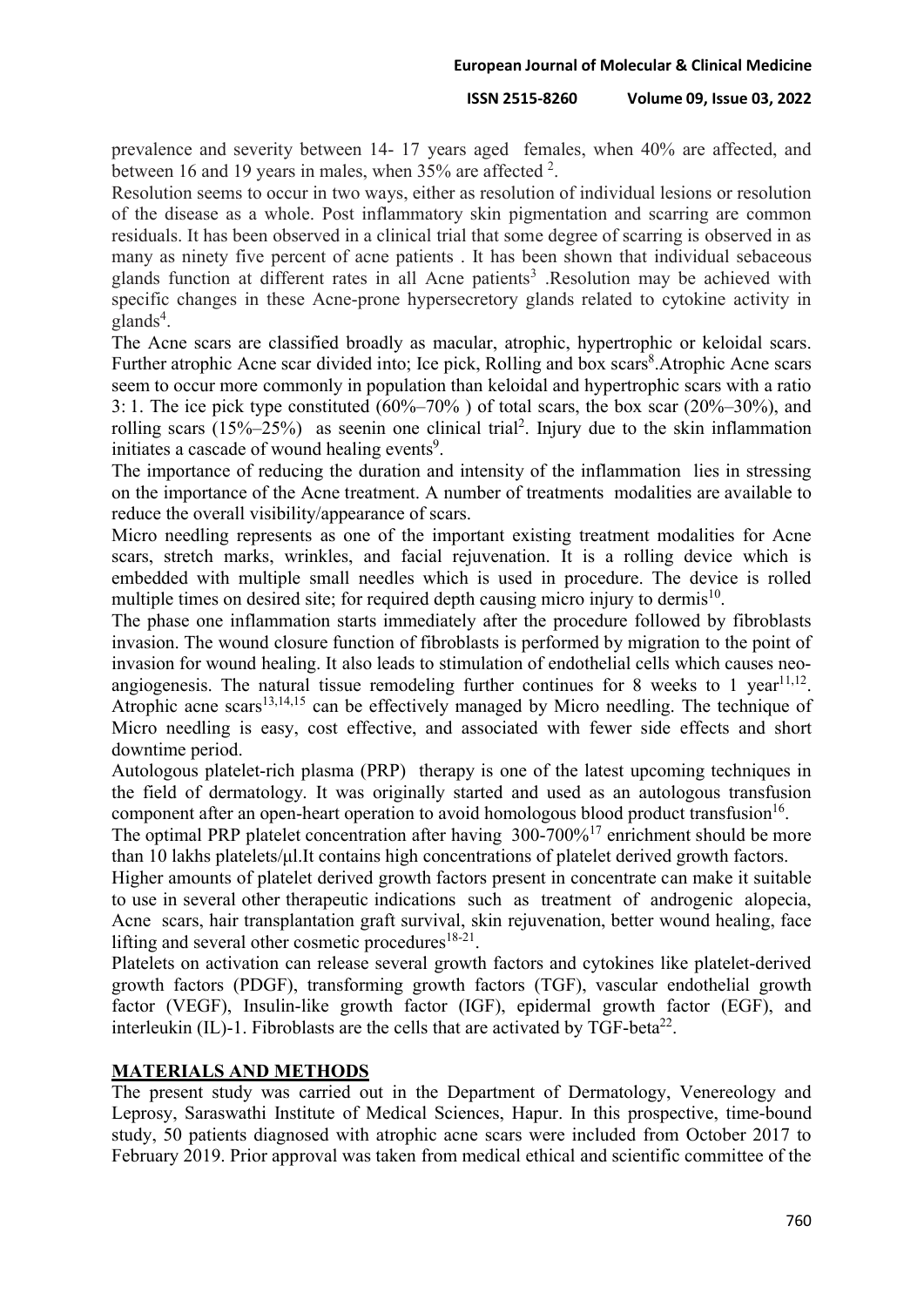#### **ISSN 2515-8260 Volume 09, Issue 03, 2022**

hospital. Out of fifty patients four patients left treatment in between and did not appear for follow up, so study was completed on 46 patients in given time frame.

#### **SELECTION OF PATIENTS**

## ∑ **Inclusion criteria**

- $\triangleright$  Patients with grade 2 to 4 Atrophic acne scars, classified on the basis of Goodman's qualitative classification.
- $\triangleright$  No active acne lesions.

#### ∑ **Exclusion criteria**

- $\triangleright$  Positive history of keloidal tendency.
- ÿ Patients having history of bleeding diathesis or platelets related disorders or any anticoagulant therapy,.
- $\triangleright$  History of major surgery in past six months.
- $\triangleright$  Presence or history of any acute infection on face like herpes, folliculitis etc.
- $\triangleright$  Patients of HIV, HBsAG, or any other chronic illness.
- $\triangleright$  Pregnant females.

#### **Final results for clinical improvement were made using following parameter:**

Mean scores of Pre and Post treatment Goodman's qualitative scores were calculated for right and left halves and percentage of improvement was calculated for both the halves combinedly. Paired t test was applied among pre and post treatment scores of right and left halves.

#### **Procedure-**

## **Preparation of Platelet Rich Plasma (PRP)**

3ml of anticoagulant (ACD) was taken in 20 ml syringe from anticoagulant bag.Patients were kept supine in stable position, and 17 ml of venous blood was withdrawn in above syringe . Gentle shaking of the Syringe was done for 5 times for proper mixing of anticoagulant with blood.

- Initially, two sterile 10 ml tubes were taken and blood was transferred to each tube.
- All blood samples were processed at blood bank for preparation of platelet rich plasma. Standard REMI centrifugation machine was used for centrifugation process.
- All blood samples were processed at blood bank for preparation of platelet rich plasma. Standard REMI centrifugation machine was used for centrifugation process.
- First centrifugation was done after 30 min from blood sampling at 1500 Revolutions per minute (rpm) for 5 min.
- Three layers were formed in each tube; i.e. plasma, buffy coat and red cell sediments.
- Plasma and part of buffy coat was separated in separate sterile tube, and red cell sediments were discarded.
- The resultant solution was further centrifuged at 2300 rpm for 15 min.
- Two layers of plasma were formed; dense layer of platelets at the bottom and clear fluid layer on the top. Most of the clear fluid (platelet poor plasma) was removed, leaving behind small solution which is then gently wobbled to form platelet rich plasma.
- Platelet count assessment was performed in automated platelet counter machine in pathology department before each session for desired platelet number achievement.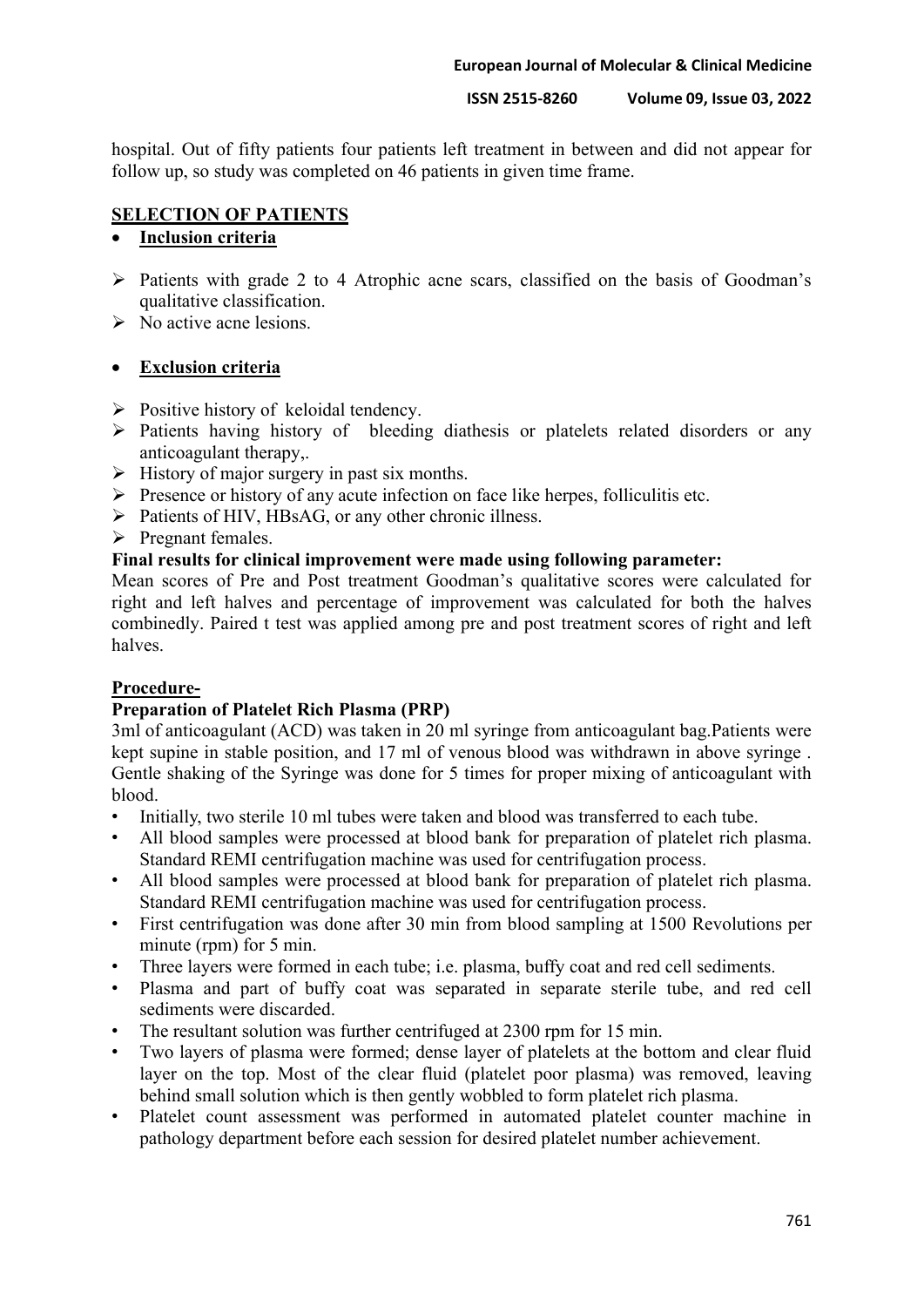**ISSN 2515-8260 Volume 09, Issue 03, 2022**

#### **DISTRIBUTION OF CASES ACCORDING TO GRADES BEFORE TREATMENT**

| Grade          | <b>Frequency</b> | Percent  |
|----------------|------------------|----------|
| <b>Grade 4</b> | 18               | $39.1\%$ |
| Grade 3        | 23               | $50.0\%$ |
| <b>Grade 2</b> |                  | 10.86%   |
| <b>Grade 1</b> |                  | $0\%$    |
| <b>Total</b>   | 46               | 100.0    |

# **Comparison Of Proportions According To Grades Before The Treatment And After**

| <b>Third Sitting</b>    |                                 |               |                |                |         |                |              |
|-------------------------|---------------------------------|---------------|----------------|----------------|---------|----------------|--------------|
|                         |                                 |               | <b>Score</b>   |                |         |                | <b>Total</b> |
|                         |                                 |               | Grade 1        | <b>Grade 2</b> | Grade 3 | Grade 4        |              |
| <b>Time</b><br>interval | <b>Before</b><br>treatmen       | N             | $\overline{0}$ | 5              | 23      | 18             | 46           |
|                         | t                               | $\frac{0}{0}$ | $0.0\%$        | 10.9%          | 50.0%   | 39.1%          | 100.0%       |
|                         | $3^{\circ}$<br>After<br>sitting | $\mathbf N$   | $\mathbf{1}$   | 17             | 21      | $\overline{7}$ | 46           |
|                         |                                 | $\frac{0}{0}$ | 2.2%           | 37.0%          | 45.7%   | 15.2%          | 100.0%       |
| <b>Total</b>            |                                 | N             | $\mathbf{1}$   | 22             | 44      | 25             | 92           |
|                         |                                 | $\frac{0}{0}$ | 1.1%           | 23.9%          | 47.8%   | 27.2%          | 100.0%       |

#### **Distribution of cases according to the grading before the treatment, after 3 sittings and after 3 months of final sitting**

|                  |                            |               | Score          |                |                |         | Total  |
|------------------|----------------------------|---------------|----------------|----------------|----------------|---------|--------|
|                  |                            |               | <b>Grade 1</b> | <b>Grade 2</b> | <b>Grade 3</b> | Grade 4 |        |
| Time<br>interval | <b>Before</b><br>treatment | N             | $\theta$       |                | 23             | 18      | 46     |
|                  |                            | $\frac{0}{0}$ | $0.0\%$        | 10.9%          | 50.0%          | 39.1%   | 100.0% |
|                  | After 3 sitting            | N             |                | 17             | 21             |         | 46     |
|                  |                            | $\frac{0}{0}$ | $2.2\%$        | 37.0%          | 45.7%          | 15.2%   | 100.0% |
|                  | After 3 month              | N             |                | 25             | 14             |         | 46     |
|                  |                            | $\frac{0}{0}$ | 10.9%          | 54.3%          | 30.4%          | 4.3%    | 100.0% |

Overall out of 46 cases, There were 6 cases (13.04% ) 4 cases of Grade 4 improved to Grade 2 and 2 cases of Grade 3 improved to Grade 1 with an excellent response. There were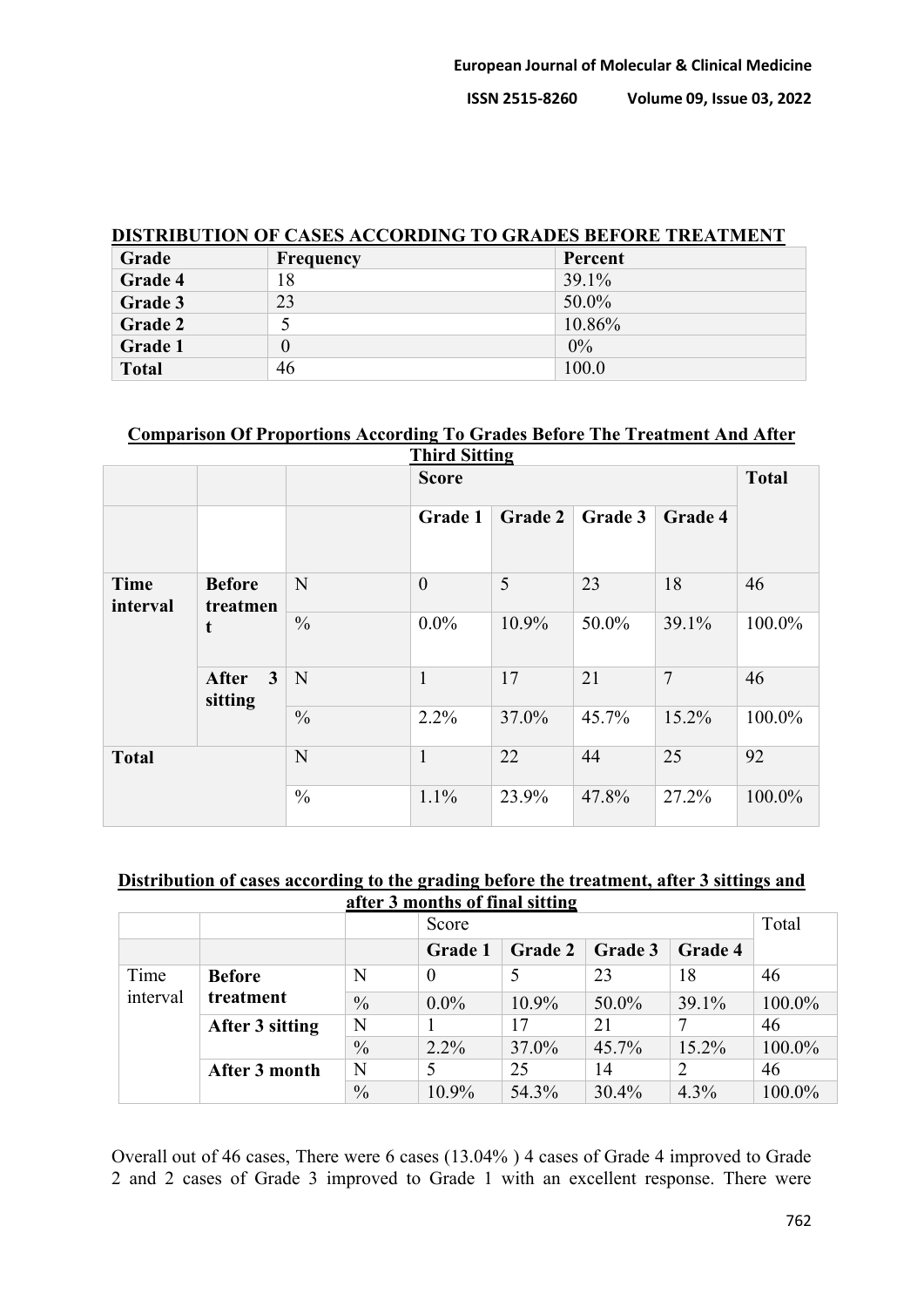#### **European Journal of Molecular & Clinical Medicine**

#### **ISSN 2515-8260 Volume 09, Issue 03, 2022**

majority (34) patients with good response (improvement by Grade 1) constituting to (73.91%) in total that comprises of 12 cases with Grade 4 improved to Grade 3, 19 cases with Grade 3 improved to Grade 2 and 3 cases with Grade 2 improved to Grade 1. Hence, there was an overall improvement in 86.9% of cases without any serious complications like milia formation or post inflammatory hyperpigmentation. There were 6 cases (13%) that is 2 cases each of Grade 4, 3 and 2 in which there was no improvement.

#### **Discussion**

Acne scar management has been a challenging task and focus of interest of Dermatologists for several decades. Because of the work of various investigators, remarkable advances have been made to revise atrophic acne scars namely ice pick, rolling or superficial, and boxcar or depressed fibrotic scars. In present study an attempt has been made to prove the efficacy of micro needling combined with autologous platelet rich plasma therapy for atrophic acne scars which is a cheap and an effective modality to treat atrophic scars.

Out of the total 50 cases recruited, 46 cases completed the study with 3 sittings at an interval for 4 weeks and followed up for 3 months after the final sitting.

## **GRADING SYSTEM**

In the present study measurement of efficacy of acne scars improvement and their grading was done by Goodman and Baron Grading system. This grading scale was also used in most of the other studies conducted in India and other parts of the World (Srivastava R et al 2016, Pandey A et al 2015, Dogra S et al 2014, Alam M et al 2014, Asif et al while only Fabbrocini et al in 2014 used the Global Aesthetic improvement scale.

#### **Conclusion**

Microneedling combined with Autologous Platelet Rich Plasma therapy is an excellent option for the treatment of atrophic acne scars with good clinical outcomes, though recently ablative and non-ablative lasers have been introduced but they have their own limitations. The down time (erythema) may be present for months together with ablative lasers. Hence, it is a low cost, well tolerable and a very simplified day care procedure with minimal side effects and complications.

#### **ACKNOWLEDGMENT-**

The authors are thankful to chairman and managing member of Saraswathi institute of medical sciences, Hapur, U.P for their encouragement.

**Ethical clearance**- Taken from ethical committee of institute **Source of funding**- Self **Conflict of Interest** – Nil

#### **REFERENCES**

- 1. Adityan B, Kumari R, Thappa DM. Scoring systems in acne vulgaris. Indian Journal of Dermatology, Venereology and Leprology 2009; 75 (3): 323–6.
- 2. Bhate, K; Williams, HC. Epidemiology of acne vulgaris. The British journal of dermatology 2013; 168 (3): 474–85.
- 3. Barnes LE, Levender MM, Fleischer AB Jr, Feldman SR. Quality of life measures for acne patients. Dermatologic Clinics 2012; 30 (2): 293–300.
- 4. Benner N, Sammons D. Overview of the treatment of acne vulgaris. Osteopathic Family Physician 2013; 5 (5): 185–90.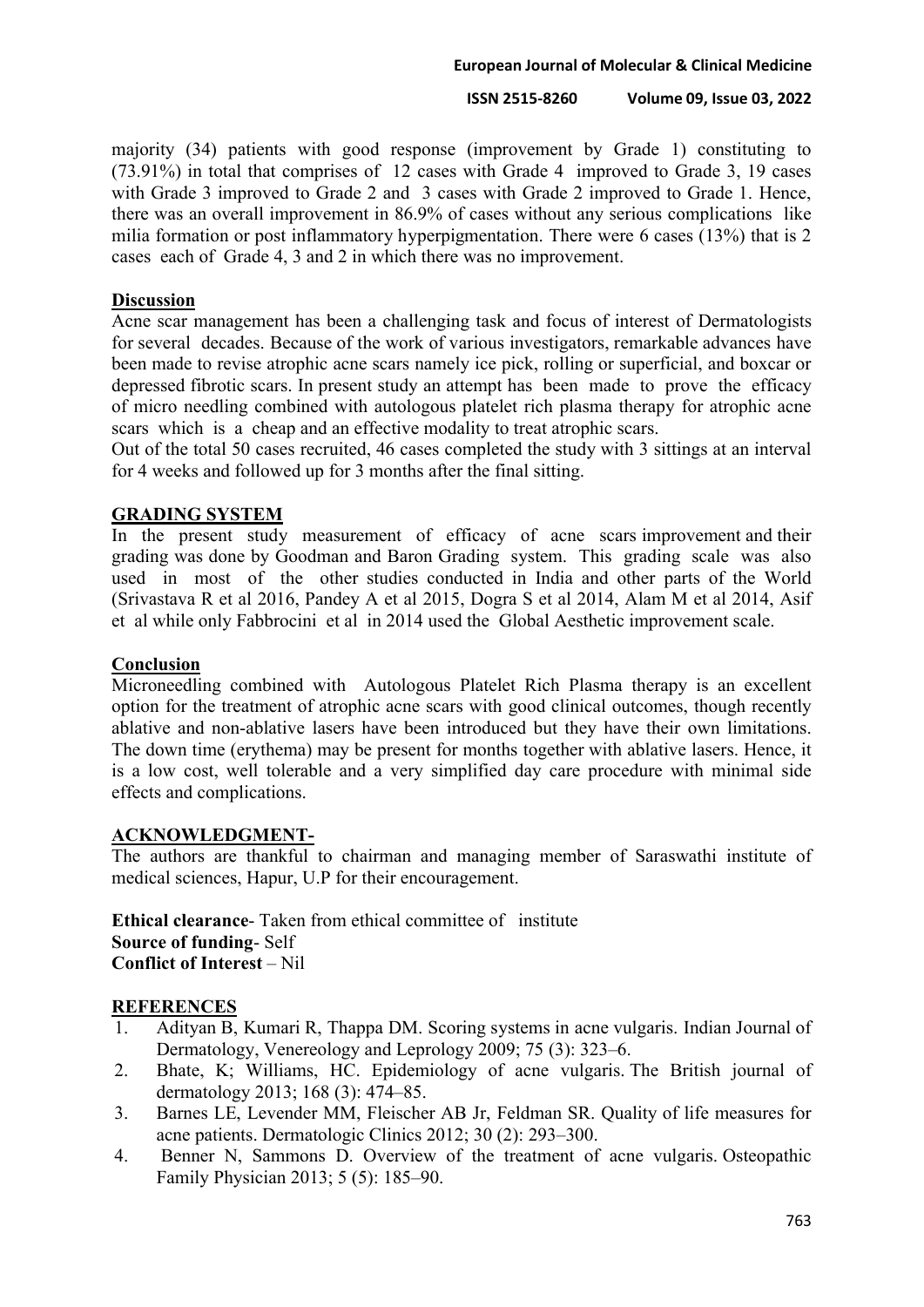- 5. James WD. Acne. New England Journal of Medicine 2005; 352 (14): 1463–72.
- 6. Levy, LL; Zeichner, JA. Management of acne scarring, part II: a comparative review of non-laser-based, minimally invasive approaches. Am J ClinDermatol 2012; 13 (5): 331–40.
- 7. Bellafill for acne scars. The medical letter on drugs andtherapeutics 2015;57(1471):93– 94.
- 8. Epstein RE, Spencer JM. Correction of atrophic scars withartefill: an open-label pilot study. J Drugs Dermatol2010;9(9):1062–1064
- 9. Erickson JR,Echeveerri K. Learning from regeneration research organisms:the circuitous road to scar free wound healing.DevBiol.2018 Jan 15;433(2):144-54
- 10. Singh A,YadavS.Microneedling:Advances and widening horizons.IndianDermatol online J .2016 Jul-Aug;7(4):244-54.
- 11. Moghadam S A,FraimaiMM,SorouryS,EbrahimiNS.Hypermongone C accelerates wound healing through the modulation of inflammatory factors and promotion of fibroblast migration.Molecules 2019 May ;24(10)
- 12. LinPH,Sermersheim,LiH,LeePH,SteinbergSM.Zinc in wound healing modulation.Nutrients,2018 Jan;10(1):16.
- 13. El-Domyati M, Barakat M, Awad S, Medhat W, El-Fakahany H, Farag H. Microneedling Therapy for Atrophic Acne Scars: An Objective Evaluation. J ClinAesthetDermatol. 2015;8(7):36–42.
- 14. El-Domyati M, Barakat M, Awad S, Medhat W, El-Fakahany H, Farag H. Microneedling Therapy for Atrophic Acne Scars: An Objective Evaluation. J ClinAesthetDermatol. 2015;8(7):36–42.
- 15. Minh PPT, Bich DD, Hai VNT, et al. Microneedling Therapy for Atrophic Acne Scar: Effectiveness and Safety in Vietnamese Patients. Open Access Maced J Med Sci. 2019;7(2):293–297. Published 2019 Jan 29.
- 16. Carless PA, Rubens FD, Anthony DM, O'Connell D, Henry DA. Platelet-rich-plasmapheresis for minimisingperi-operative allogeneic blood transfusion. Cochrane Database of Systematic Reviews. 2003;(2)
- 17. Maria Rosaria De Pascale, Linda Sommese, Amelia Casamassimi, and Claudio Napoli,Platelet derivatives in regenerative medicine: an update.Transfusion Medicine Reviews, 2014.
- 18. Okereke UR, Simmons A, Callender VD. Current and emerging treatment strategies for hair loss in women of color. Int J WomensDermatol. 2019;5(1):37–45.
- 19. Aldoori N., Dobson K., Holden C.R., McDonagh A.J., Harries M., Messenger A.G. Frontal fibrosing alopecia: Possible association with leave-on facial skin care products and sunscreens; a questionnaire study. Br J Dermatol. 2016;175(4):762–767.
- 20. Gentile P, Garcovich S. Advances in Regenerative Stem Cell Therapy in Androgenic Alopecia and Hair Loss: Wnt pathway, Growth-Factor, and Mesenchymal Stem Cell Signaling Impact Analysis on Cell Growth and Hair Follicle Development. Cells. 2019;8(5):466
- 21. Sulzberger ,MB and witten,VH:Hormone and acne vulgaris.Med. Clin N Amer.1951;35:373-390.
- 22. Fabian Cieplik, Laura Tabenski, Karl-Anton Hiller, Gottfried Schmalz, Wolfgang Buchalla and Michael Christgau, Influence of autogenous platelet concentrate on combined GTR/graft therapy in intra-bony defects: A 13-year follow-up of a study, Journal Periodontology, 2018;45, 3, 382-91.
- 23. NourianDehkordi A, MirahmadiBabaheydari F, Chehelgerdi M, RaeisiDehkordi S.